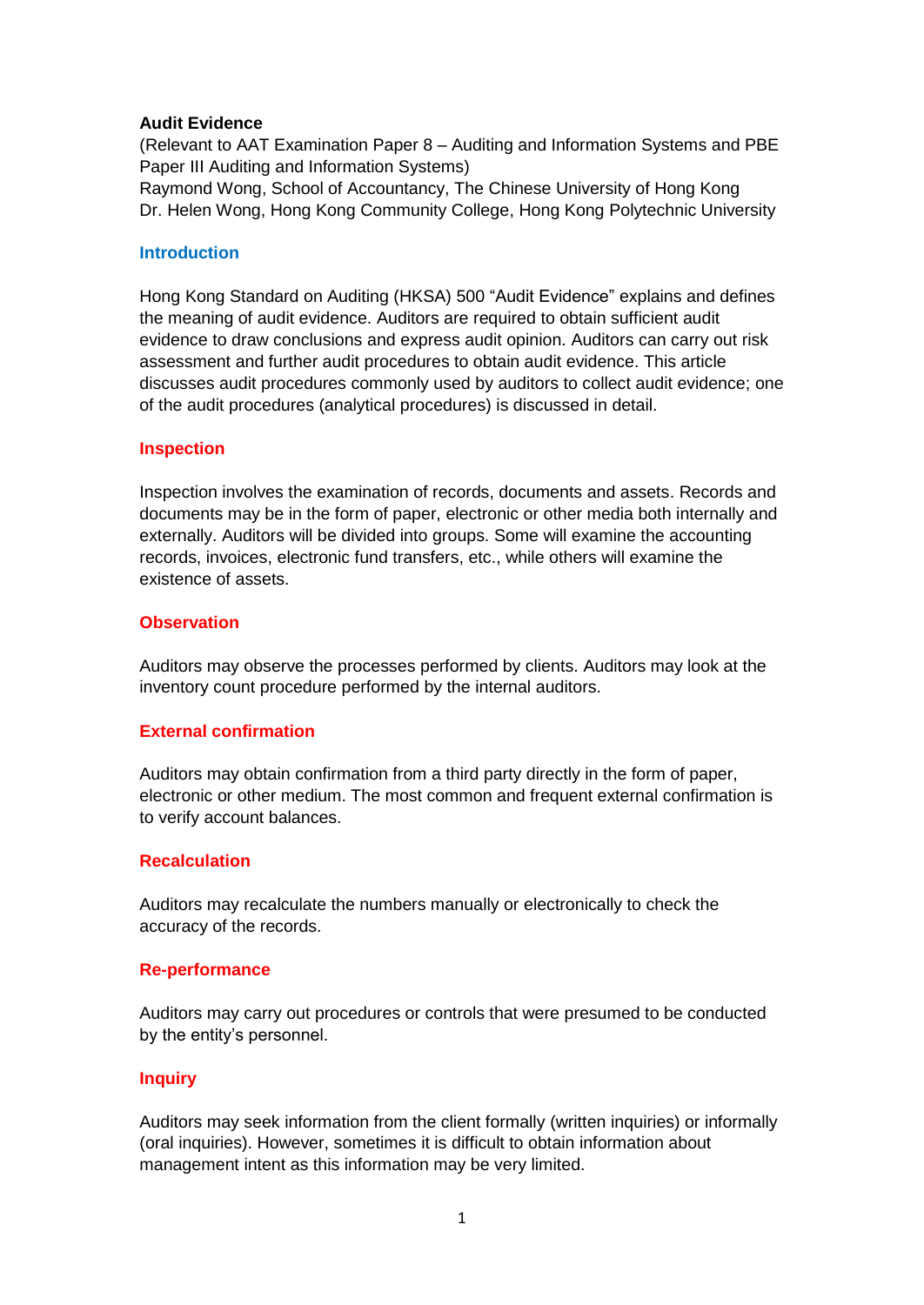# **Analytical procedures**

Auditors may apply t analytical procedures (normally referred to as ratio analysis) to analyse the financial and non-financial data, and to determine whether the accounting records agree to the financial statements.

## Financial data

Auditors may apply financial ratio analysis (liquidity ratio, solvency ratio and profitability ratio) to compare the information with that of prior periods, the entity's expected results and compare it with competitors in the same or similar industries.

## **Liquidity**

Liquidity ratios provide information about an entity's short-term (usually one year or less than one year) ability to meet its obligation. The current ratio, acid-test (quick) ratio, receivable turnover ratio and inventory turnover ratio are employed to measure the entity's ability to pay its short-term obligations.

- $\triangleright$  Current ratio measures the entity's short term debt-paying ability.
- $\triangleright$  Current ratio = current assets / current liabilities
- $\triangleright$  Acid-test ratio measures the entity's immediate short term liquidity.
- $\triangleright$  Acid-test ratio = (cash + short term investments + receivables) / current liabilities
- $\triangleright$  Receivable turnover ratio measures the liquidity of receivables.
- $\triangleright$  Receivable turnover ratio = net credit sales / average net receivables
- $\triangleright$  Inventory turnover ratio measures the liquidity of inventory.
- $\triangleright$  Inventory turnover ratio = cost of goods sold / average inventory

# **Solvency**

Solvency ratios provide information about an entity's long-term (usually more than one year) ability to meet its obligation. Long-term creditors and shareholders are interested in looking at the entity's debt to total assets ratio and times interest earned ratio as these ratios reflect the entity's ability to repay the debt and interest.

 $\triangleright$  Debt to total assets ratio measures the percentage of total assets provided by creditors.

Debt to total assets ratio  $=$  total debt / total assets

 $\triangleright$  Times interest earned ratio measures the entity's ability to meet the interest payments when they come due.

Times interest earned ratio = income before income taxes and interest expense / interest expense

# **Profitability**

Profitability ratios provide information about an entity's ability to generate earnings. Profit margin on sales, gross profit margin, asset turnover ratio, return on assets ratio, return on common stockholders' equity ratio, earnings per share, price earnings ratio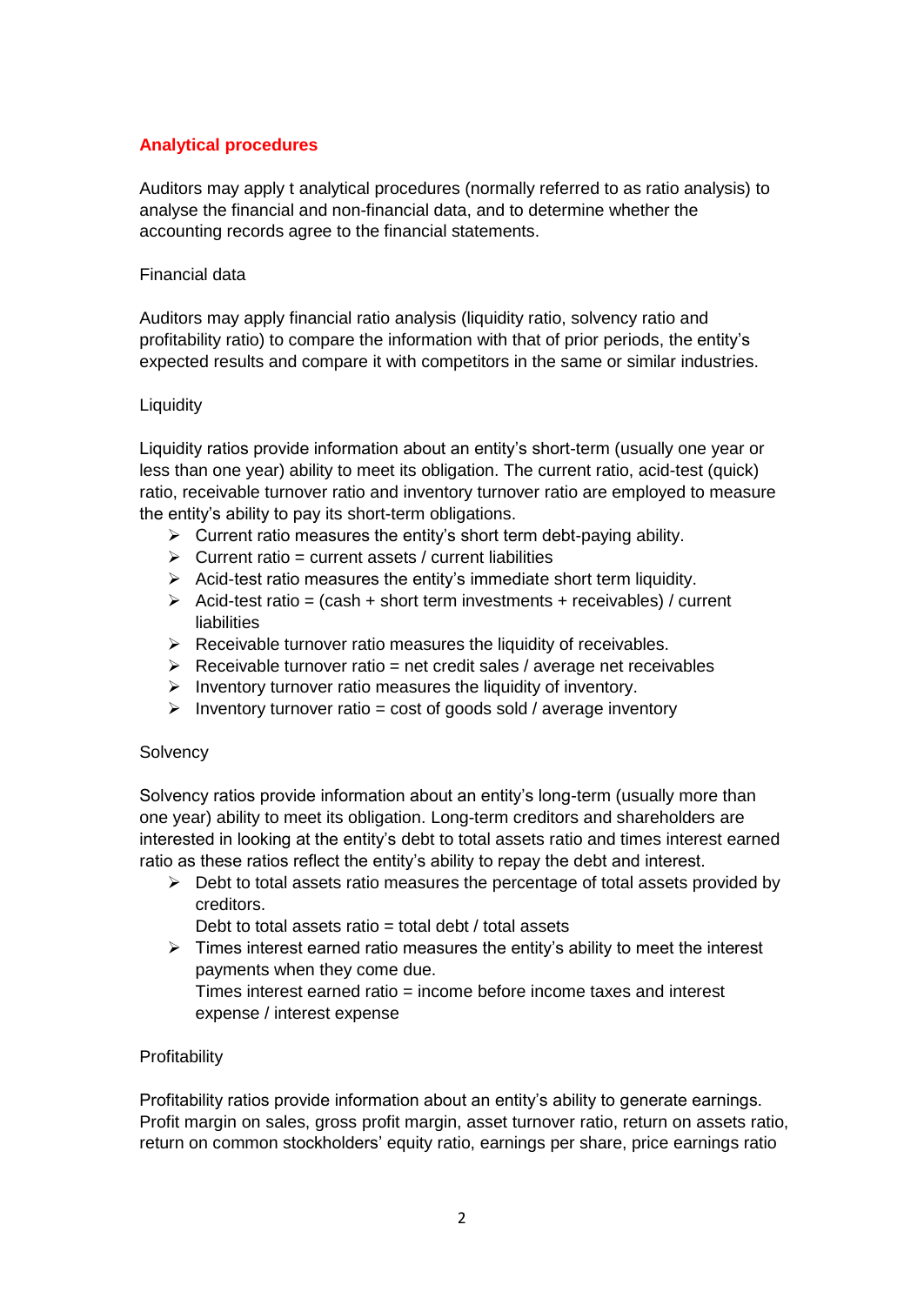and payout ratio are employed to measure the profit or the performance success of the entity.

- $\triangleright$  Profit margin on sales measures the net income generated by each dollar of sales.
	- Profit margin on sales = net income / net sales
- $\triangleright$  Gross profit margin measures the gross profit generated by each dollar of sales.
	- Gross profit margin = gross profit / net sales
- $\triangleright$  Asset turnover ratio measures how efficiently assets are used to generate sales.
	- Asset turnover ratio = net sales / total assets less current liability
- $\triangleright$  Return on assets ratio measures the overall profitability of total assets. Return on assets ratio = net income / average total assets
- $\triangleright$  Return on common stockholders' equity ratio measures the profit earned for each dollar invested by the stockholders. Return on common stockholders' equity ratio = (net income – preferred dividends) / average common stockholders' equity
- $\triangleright$  Earnings per share measures the net income earned on each share of common stock.

Earnings per share = (net income – preferred dividends) / weighted average number of common stocks outstanding

- $\triangleright$  Price earnings ratio measures the ratio of market price to earnings. Price earnings ratio = market price per share of stock / earnings per share
- $\triangleright$  Payout ratio measure the percentage of earnings distributed as cash dividends.

Payout ratio = cash dividends / net income

# Non-financial data

Auditors not only look at the financial data but also the non-financial data such as, leadership and number of employees, as these indicators may give insights to auditors to identify risk.

Auditors may also take into consideration matters such as discontinued operations, extraordinary items, changes in accounting principles, differences in accounting regulations across countries, and different fiscal years when they apply their analytical procedures.

With these analyses (financial and non-financial), auditors may then compare the current year's results with prior periods or expected results to identify fluctuations or significant variations, if any. Auditors should investigate any unexplained variations as these may indicate a misstatement. The auditor should devote time, effort and resources to looking at these variations at the planning stage, testing stage and completion stage of the audit.

# **Conclusion**

Auditors can use inspection, observation, external confirmation, recalculation, reperformance, inquiry and analytical procedures to collect audit evidence. Although